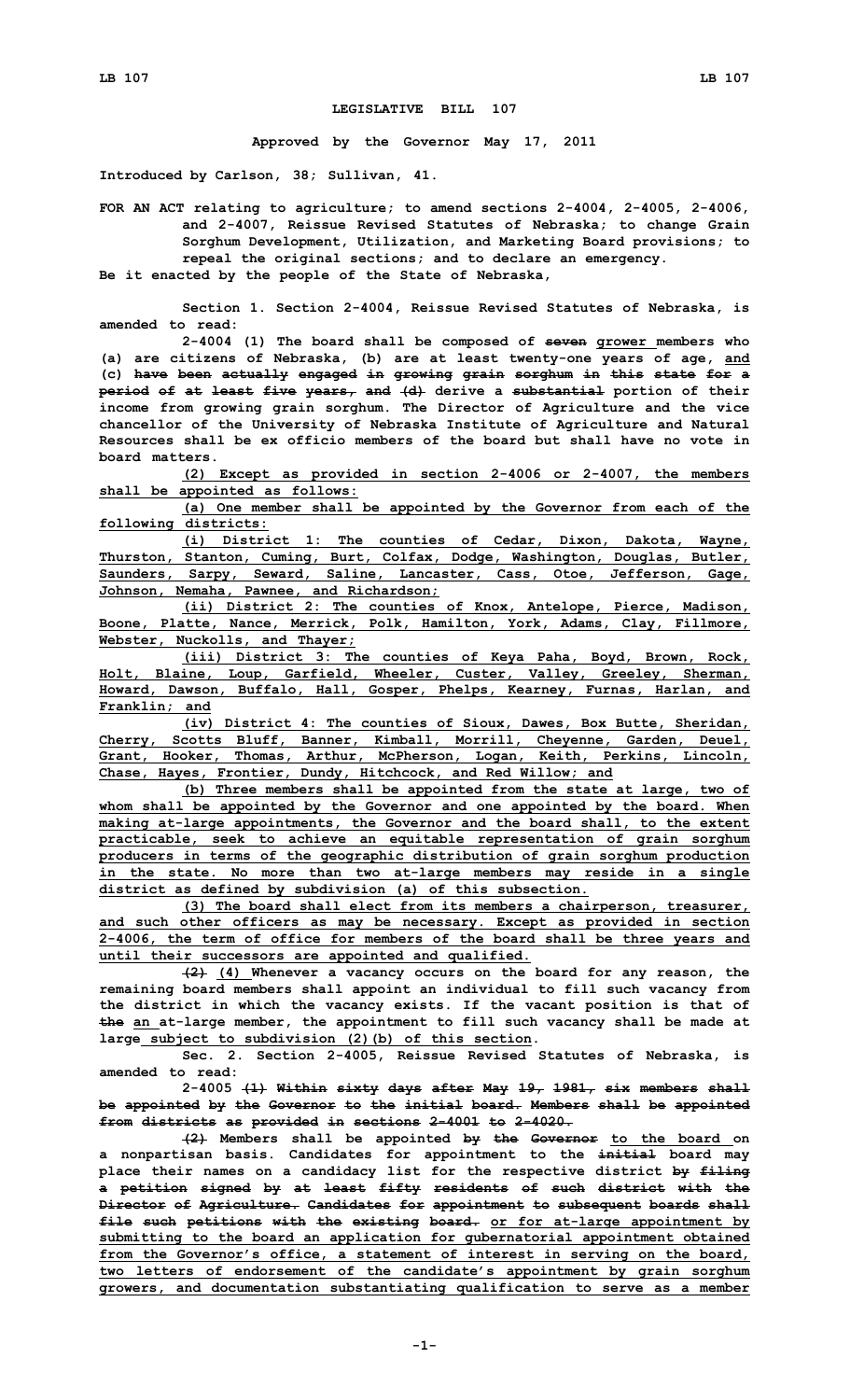**LB 107 LB 107**

**Saline;**

**of the board. The board may publish guidelines regarding the forms of documentation suitable to substantiate qualification to serve on the board. The board shall perform <sup>a</sup> review of each candidate's qualification to serve and shall without undue delay forward all applications for appointment to the Governor along with the board's assessment of the candidate's qualification to serve the appointment. Qualified individuals residing within their district shall be eligible for nomination as candidates from such district, and only resident-growers of such district may sign petitions for such candidates. qualified individuals residing in the state shall be eligible for at-large appointment.**

**Sec. 3. Section 2-4006, Reissue Revised Statutes of Nebraska, is amended to read:**

**2-4006 (1) One member shall be appointed from each of the following districts:**

**(a) District 1: The counties of Gage, Johnson, Nemaha, Pawnee, and Richardson;**

**(b) District 2: The counties of Lancaster, Cass, and Otoe;**

**(c) District 3: The counties of Nuckolls, Thayer, Jefferson, and**

**(d) District 4: The counties of Clay, Fillmore, Hamilton, York, and Seward;**

**(e) District 5: The counties of Buffalo, Hall, Merrick, Polk, Butler, Saunders, Sarpy, Douglas, Platte, Colfax, Dodge, Washington, Burt, Cuming, Stanton, Madison, Boone, Nance, Howard, Greeley, Sherman, Valley, Custer, Blaine, Loup, Garfield, Wheeler, Antelope, Pierce, Wayne, Thurston, Dakota, Dixon, Cedar, Knox, Holt, Boyd, Rock, Brown, and Keya Paha; and**

**(f) District 6: The counties of Dawson, Dundy, Hitchcock, Red Willow, Furnas, Harlan, Franklin, Webster, Adams, Kearney, Phelps, Gosper, Frontier, Hayes, Chase, Perkins, Keith, Lincoln, Arthur, McPherson, Logan, Grant, Hooker, Thomas, Cherry, Kimball, Cheyenne, Deuel, Scotts Bluff, Banner, Morrill, Garden, Sioux, Box Butte, Sheridan, and Dawes.**

**(2) Within thirty days after the appointment of the initial board, such board shall conduct its first regular meeting. At this meeting, the board shall appoint the seventh member to the board. Such appointment shall be made at large and the appointee shall meet the same qualifications as the other members on the board.**

**(3) The board shall elect from its members <sup>a</sup> chairperson, treasurer, and such other officers as may be necessary. The term of office for members of the board shall be for three years, except that the term of the members of the board first taking office shall be for one, two, or three years as determined by lot.**

**The member serving district 1 as it existed prior to the effective date of this act shall assume the role of serving district 1 as defined by section 2-4004, and his or her term shall expire on July 1, 2014. The member serving district 3 as it existed prior to the effective date of this act shall assume the role of serving new district 2 as defined by section 2-4004, and his or her term shall expire on July 1, 2013. The member serving as the at-large member prior to the effective date of this act shall assume the role of serving district 3 as defined by section 2-4004, and his or her term shall expire on July 1, 2013. The Governor shall appoint <sup>a</sup> member to serve district 4 as defined by section 2-4004, and the term of such member shall expire on July 1, 2012. The member serving district 2 as it existed prior to the effective date of this act shall assume the role of serving as the at-large member appointed by the board as defined by section 2-4004, and his or her term shall expire on July 1, 2012. The member serving district 4 as it existed prior to the effective date of this act shall assume the role of serving as an at-large member appointed by the Governor as defined by section 2-4004, and the term of such member shall expire on July 1, 2013. The member serving district 5 as it existed prior to the effective date of this act shall assume the role of serving as an at-large member appointed by the Governor as defined by section 2-4004, and the term of such member shall expire on July 1, 2014.**

**Sec. 4. Section 2-4007, Reissue Revised Statutes of Nebraska, is amended to read:**

**2-4007 (1) The Director of Agriculture shall be responsible for the procedures involved in appointing the initial board. The director shall prescribe all necessary forms for registering candidacy and adopt rules and regulations to carry out his or her responsibility under this section.**

**(2) The board shall be responsible for the administration of all subsequent appointments and may adopt rules and regulations to carry out such responsibility. The composition of the board as defined by section 2-4004 shall continue until such time as the board determines that the districts and at-large membership as defined by such section are incompatible with**